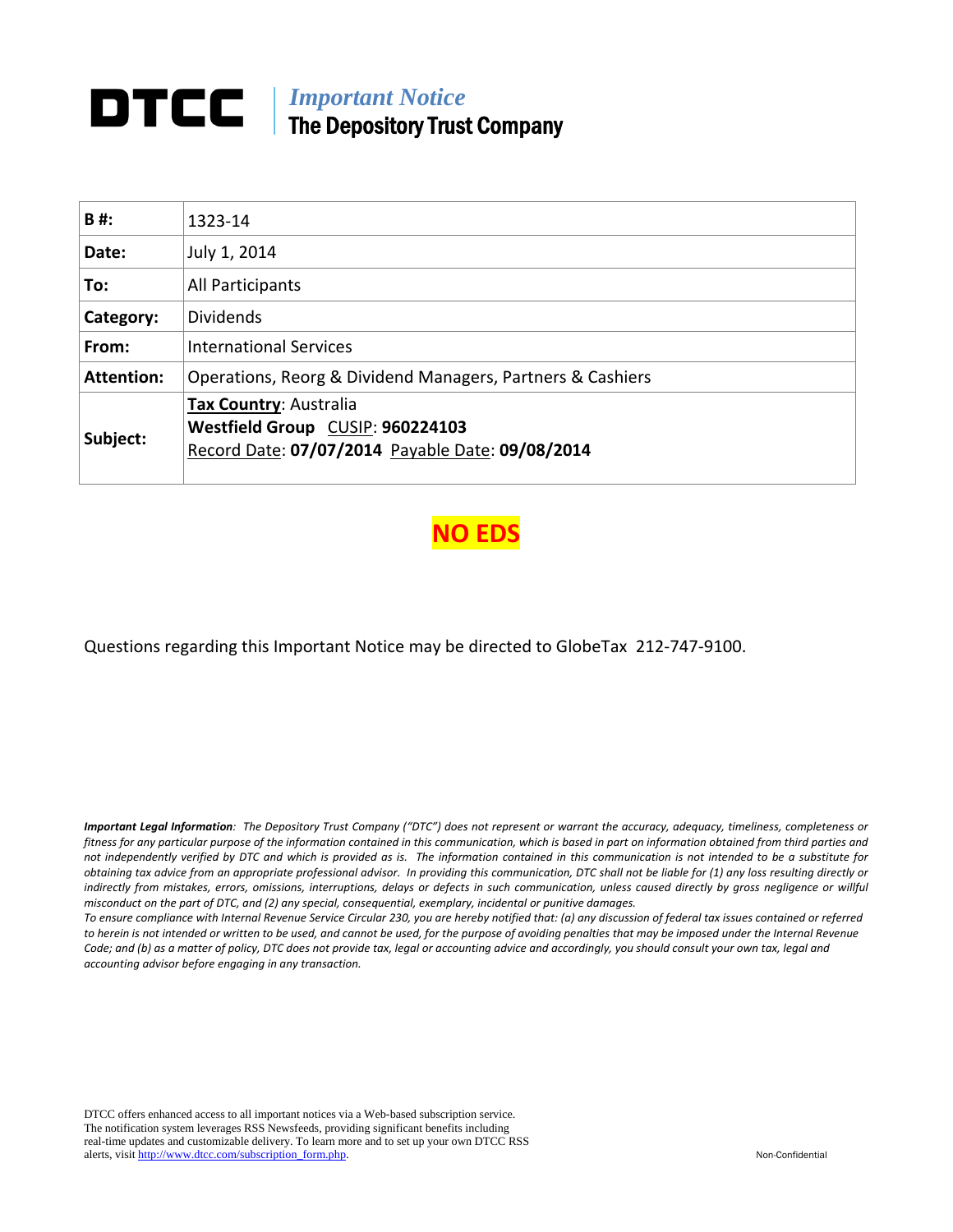

**WESTFIELD GROUP** has announced a cash dividend. BNY Mellon acts as Depositary for the company's American Depositary Receipt ("DR") program. Holders may be eligible to receive reduced withholding tax relief. Further details on eligibility, documentation, limitations, fees, charges and deadlines are included below.

All eligible holders will have the opportunity to receive accurate entitlement as outlined in the "Tax Refund Eligibility Matrix". An unfranked portion of the dividend was paid on pay date net of the Australian statutory withholding tax rate of 15% with the possibility to reclaim through the standard long form process.

## **DIVIDEND EVENT DETAILS**

| <b>COUNTRY OF ISSUANCE</b>                                                                           | <b>AUSTRALIA</b>       |
|------------------------------------------------------------------------------------------------------|------------------------|
| <b>ISSUE</b>                                                                                         | <b>WESTFIELD GROUP</b> |
| CUSIP#                                                                                               | 960224103              |
| <b>DEPOSITARY</b>                                                                                    | <b>BNY MELLON</b>      |
| <b>DEPOSITARY RECEIPT</b><br><b>RECORD DATE</b>                                                      | 07/07/2014             |
| <b>DEPOSITARY RECEIPT</b><br><b>PAY DATE</b>                                                         | 09/08/2014             |
| <b>DEPOSITARY RECEIPT</b><br><b>GROSS DIVIDEND</b><br>(UNFRANKED PORTION)<br><b>RATE ON PAY DATE</b> | TRD                    |
| <b>ORDINARY SHARE</b><br><b>GROSS DIVIDEND</b><br>(UNFRANKED PORTION)<br>RATE ON PAY DATE            | TRD                    |
| RATIO                                                                                                | 2 ORD : 1 DR           |
| <b>WHT RATE</b>                                                                                      | 15%                    |

| <b>FEES &amp; DEADLINES</b> |                                                  |                                                          |                                                   |                                                                                                                                                                                                 |
|-----------------------------|--------------------------------------------------|----------------------------------------------------------|---------------------------------------------------|-------------------------------------------------------------------------------------------------------------------------------------------------------------------------------------------------|
| <b>FILING METHOD</b>        | <b>BATCH/</b><br><b>PAYMENT</b><br><b>METHOD</b> | <b>TAX RELIEF FEE</b>                                    | <b>MINIMUM FEE PER</b><br><b>BENEFICIAL OWNER</b> | <b>FINAL SUBMISSION DEADLINE</b><br>(ALL TIMES EST)                                                                                                                                             |
| <b>STANDARD</b>             | POST PAY<br><b>TAX RECLAIM DATE / CHEQUE</b>     | <b>UP TO\$0,0075</b><br>PER DEPOSITARY<br>RECEIPT ("DR") | <b>USD \$25.00</b>                                | <b>FINAL DEADLINE:</b><br>June 3, 2019<br><b>RECLAIMS RECEIVED POST DEADLINE</b><br>CANNOT BE ASSURED AND MAY BE<br>SUBJECT TO A PER BENEFICIARY<br>CUSTODIAL FEE WHETHER OR NOT<br>SUCCESSFUL. |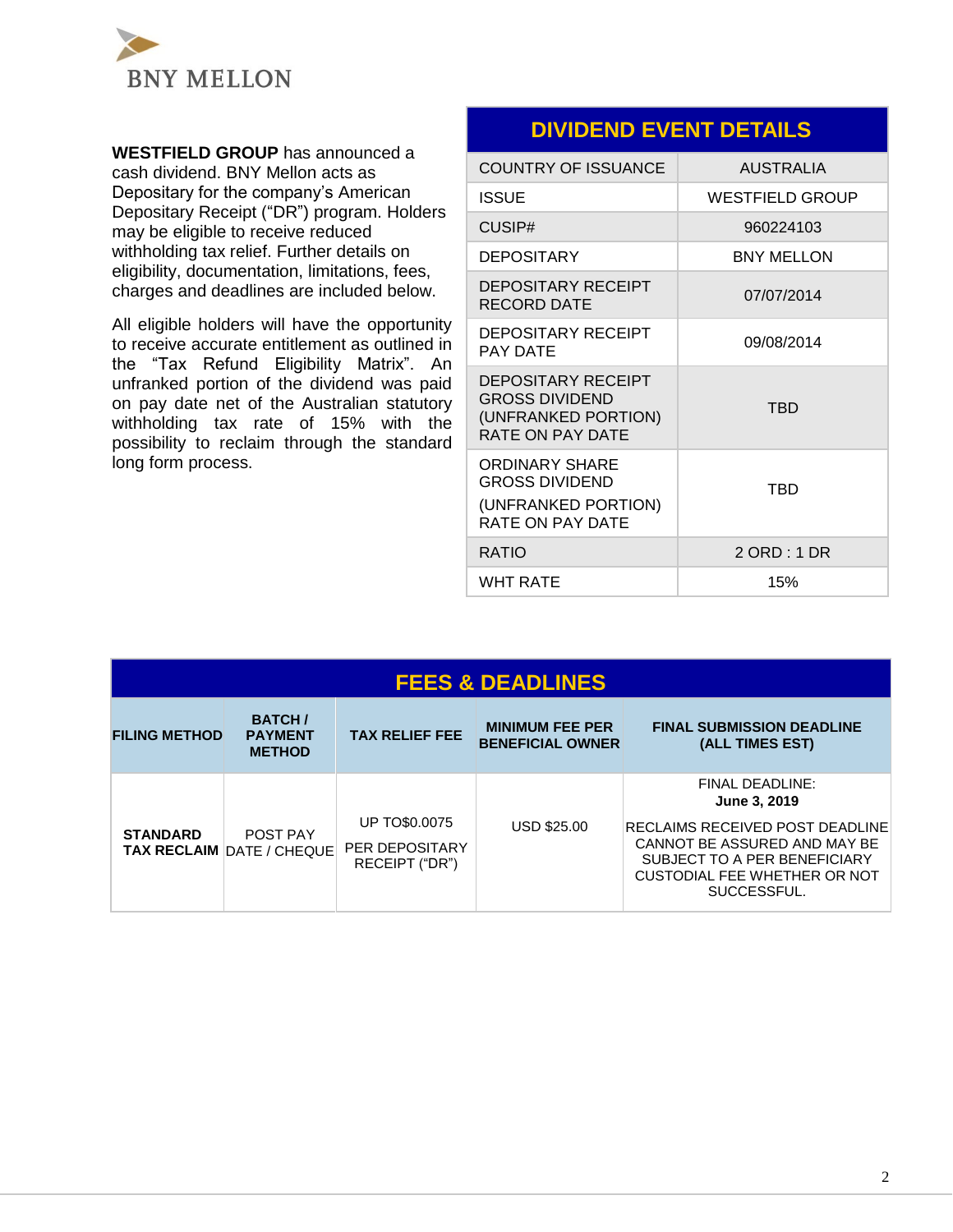#### **TAX RECLAIM ELIGIBILITY MATRIX RATE DESCRIPTION** RECLAIM RATE **ELIGIBLE RESIDENTS DOCUMENTATION REQUIRED EXEMPT – 0% 15% (UNFRANKED PORTION OF THE DIVIDEND)** ENTITIES THAT HAVE AN EXEMPTION FROM INCOME TAX STATUS AS INDICATED BY A SIGNED LETTER FROM ATO. 1) COVER LETTER (APPENDIX A) 2) TAX REFUND APPLICATION (APPENDIX B) 3) EXEMPTION LETTER 4) POWER OF ATTORNEY 5) DTCC DIVA SCREENSHOT

| <b>DESCRIPTION OF VARIOUS DOCUMENTATION</b>             |                                                                                                                                                                                                   |                        |                                                                       |  |
|---------------------------------------------------------|---------------------------------------------------------------------------------------------------------------------------------------------------------------------------------------------------|------------------------|-----------------------------------------------------------------------|--|
| <b>DOCUMENT NAME</b>                                    | <b>DESCRIPTION</b>                                                                                                                                                                                | <b>ORIGINAL / COPY</b> | <b>SIGNATURE</b><br><b>REQUIREMENT</b>                                |  |
| <b>COVER LETTER</b><br>(APPENDIX A)                     | MUST BE ON DTC PARTICIPANT LETTERHEAD<br>WITH PROPER INDEMNIFICATION, INDICATING<br>SECURITY DETAILS, TOTAL NUMBER OF SHARES<br>CLAIMED, AND BENEFICIAL OWNER SHARES, AS<br>WELL AS RECLAIM RATE. | ORIGINAL               | DTC PARTICIPANT                                                       |  |
| <b>TAX REFUND</b><br><b>APPLICATION</b><br>(APPENDIX B) | APPLICATION FOR EXEMPTION FROM INTEREST<br>AND DIVIDEND AUSTRALIAN WITHHOLDING TAX<br>FOR FOREIGN SUPERANNUATION/PENSION<br><b>FUNDS/GROUP TRUSTS</b>                                             | <b>COPY</b>            | <b>BENEFICIAL OWNER</b><br>OR.<br>DTC PARTICIPANT<br>WITH A VALID POA |  |
| <b>EXEMPTION</b><br><b>LETER</b>                        | ISSUED BY THE ATO, STATING THE FULL NAME OF<br>THE TAX PAYER AND THAT THE ENTITY QUALIFIES<br>FOR AN EXEMPTION FROM THE INCOME TAX IN<br>AUSTRALIA.                                               | <b>COPY</b>            | <b>ATO</b>                                                            |  |

| <b>CONTACT DETAILS</b>     |                                         |  |  |
|----------------------------|-----------------------------------------|--|--|
| PRIMARY CONTACT            | <b>JONATHAN STAAKE</b>                  |  |  |
| DOMESTIC PHONE (U.S.)      | 1-800-915-3536                          |  |  |
| DOMESTIC FAX (U.S.)        | 1-800-985-3536                          |  |  |
| <b>INTERNATIONAL PHONE</b> | 1-212-747-9100                          |  |  |
| <b>INTERNATIONAL FAX</b>   | 1-212-747-0029                          |  |  |
| EMAIL ADDRESS              | JONATHAN_STAAKE@GLOBETAX.COM            |  |  |
| <b>COMPANY</b>             | <b>GLOBETAX as Agent for BNY Mellon</b> |  |  |
| STREET ADDRESS             | 90 BROAD STREET, 16TH FLOOR             |  |  |
| CITY/STATE/ZIP             | NEW YORK, NY 10004                      |  |  |
| <b>ADDITIONAL CONTACTS</b> | EILEEN CHAN                             |  |  |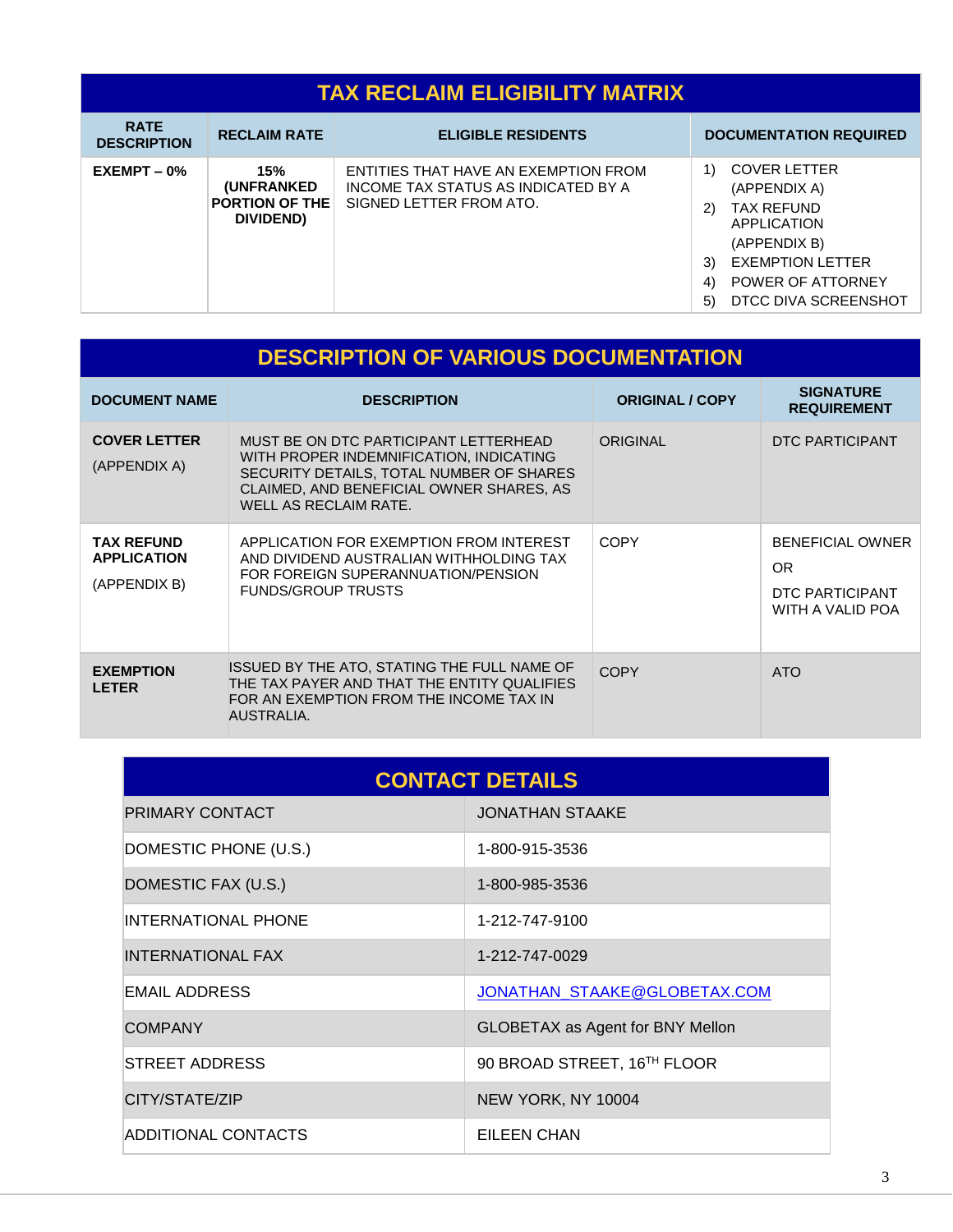## **FREQUENTLY ASKED QUESTIONS (FAQs)**

### **POST PAY DATE QUESTIONS**

| <b>QUESTION</b>                                                                                           | <b>ANSWER</b>                                                                                                                                                                                                                                                                                                                                                                                                                                                                                                                                                                                                                                                                                                                                                         |
|-----------------------------------------------------------------------------------------------------------|-----------------------------------------------------------------------------------------------------------------------------------------------------------------------------------------------------------------------------------------------------------------------------------------------------------------------------------------------------------------------------------------------------------------------------------------------------------------------------------------------------------------------------------------------------------------------------------------------------------------------------------------------------------------------------------------------------------------------------------------------------------------------|
| <b>WHEN IS THE DEADLINE?</b>                                                                              | RELEVANT DEADLINES ARE LISTED ON PAGE 1 UNDER CHARGES<br>AND DEADLINES.                                                                                                                                                                                                                                                                                                                                                                                                                                                                                                                                                                                                                                                                                               |
| IS THIS DIVIDEND AVAILABLE ON ESP POWERED BY<br>GLOBETAX?                                                 | NO.                                                                                                                                                                                                                                                                                                                                                                                                                                                                                                                                                                                                                                                                                                                                                                   |
| I'M A CUSTODIAN / BROKER, CAN I COMPLETE THE TAX<br>REFUND APPLICATION ON BEHALF OF THE INVESTOR?         | YES. AS LONG AS A VALID POWER OF ATTORNEY IS ALSO<br>ENCLOSED.                                                                                                                                                                                                                                                                                                                                                                                                                                                                                                                                                                                                                                                                                                        |
| HOW DO I KNOW IF MY CLIENT QUALIFIES FOR AN EXEMPTION<br>OR REDUCED TAX BASED ON PERCENTAGE OF OWNERSHIP? | THE INVESTOR WILL HAVE TO CONSULT WITH THEIR TAX ADVISOR<br>TO DETERMINE ELIGIBLITY STATUS.                                                                                                                                                                                                                                                                                                                                                                                                                                                                                                                                                                                                                                                                           |
| HOW LONG DOES IT TAKE FOR STANDARD LONG FORM TAX<br><b>RECLAIMS TO BE PAID?</b>                           | IT TAKES UP TO 1 YEAR FOR STANDARD TAX RECLAIMS TO BE<br>PAID.                                                                                                                                                                                                                                                                                                                                                                                                                                                                                                                                                                                                                                                                                                        |
| WILL GLOBETAX ACCEPT CLAIMS FILED DIRECTLY TO<br>THEM BY BENEFICIAL OWNERS?                               | GLOBETAX ONLY ACCEPTS CLAIMS FILED BY THE DTC<br>PARTICIPANT WHO WAS HOLDING THE SECURITIES THROUGH<br>DTC AND ONLY TO THE EXTENT THAT DTC HAS REPORTED<br>THESE HOLDINGS TO US AS VALID RECORD DATE HOLDINGS.<br>BENEFICIAL OWNERS ARE REQUIRED TO FILE THEIR CLAIMS<br>THROUGH THE CUSTODY CHAIN TO THE DTC PARTICIPANT OF<br>RECORD. ALL CLAIMS NOT RECEIVED DIRECTLY FROM THE DTC<br>PARTICIPANT WILL BE RETURNED TO THE BENEFICIAL OWNER.                                                                                                                                                                                                                                                                                                                        |
| IS THE PROCESS FOR TAX RELIEF OFFERED BY BNY<br>MELLON AN OPTIONAL PROCESS?                               | YES, THIS IS A DISCRETIONARY, OPTIONAL SERVICE,<br>HOWEVER, IN THE AUSTRALIAN MARKET; THE CUSTODIANS<br>WILL NOT ACCEPT CLAIMS FROM ANYONE EXCEPT THE<br>DEPOSITARY (BNY MELLON) IN ORDER TO ENSURE VALIDATION<br>OF THE RECORD DATE POSITIONS CLAIMED.                                                                                                                                                                                                                                                                                                                                                                                                                                                                                                               |
| IS THIS LONG FORM PROCESS FREE OF CHARGE?                                                                 | NO. THIS TAX RECLAIM ASSISTANCE SERVICE IS WHOLLY<br>VOLUNTARY AND DISCRETIONARY AND OUTSIDE THE TERMS<br>AND CONDITIONS OF ANY APPLICABLE DEPOSIT AGREEMENT.<br>FEES WILL BE CHARGED FOR THIS ASSISTANCE SERVICE OF UP<br>TO \$0.0075 PER DR FOR STANDARD LONG FORM RECLAIMS<br>WITH A MINIMUM OF \$25.00 AND A CUSTODIAL CHARGE UP TO<br>XX AUDS. RECLAIMS RECEIVED POST DEADLINE CANNOT BE<br>ASSURED AND MAY BE SUBJECT TO A PER BENEFICIARY FEE AS<br>WELL AS OTHER CHARGES, FEES OR EXPENSES PAYABLE BY<br>OR DUE TO BNY MELLON OR ITS AGENTS, INCLUDING THE<br>CUSTODIAN OR TAX AUTHORITIES. IN ADDITION, CHARGES MAY<br>APPLY TO ANY LONG FORM CLAIMS REJECTED OR NOT<br>ACCEPTED BY THE CUSTODIAN. FEES PAID TO BNY MELLON<br>MAY BE SHARED WITH ITS AGENTS. |
| HOW DOES MY CLIENT ACQUIRE AN AUSTRALIAN TAX<br>OFFICE ISSUED EXEMPTION LETTER?                           | PLEASE CONTACT US DIRECTLY AND WE WILL SEND YOU AN<br>APPLICATION FOR AN ATO ISSUED EXEMPTION LETTER.                                                                                                                                                                                                                                                                                                                                                                                                                                                                                                                                                                                                                                                                 |

#### *Warning and Disclaimer:*

**BNY Mellon will not be responsible for the truth or accuracy of any submissions received by it and, by following the procedures set forth herein or otherwise submitting any information, all submitting holders of DRs, and their agents and the participants, shall be agreeing to indemnify and hold harmless BNY Mellon and its agents for any and all losses, liabilities, fees and (including reasonable fees and expenses of counsel) incurred by any of them in connection therewith or arising there from. BNY Mellon and its agents will be relying upon the truth and accuracy of any and all submissions received by them in connection with the tax relief process and shall hold submitting holders of DRs and their agents and the participants, liable and responsible for any losses incurred in connection therewith or arising there from. There is no guarantee that the applicable tax authorities or the applicable issuer will accept submissions for relief. Neither BNY Mellon nor its agents shall be responsible or liable to any holders of DRs in connection with any matters related to, arising from, or in connection with the tax relief process described herein.**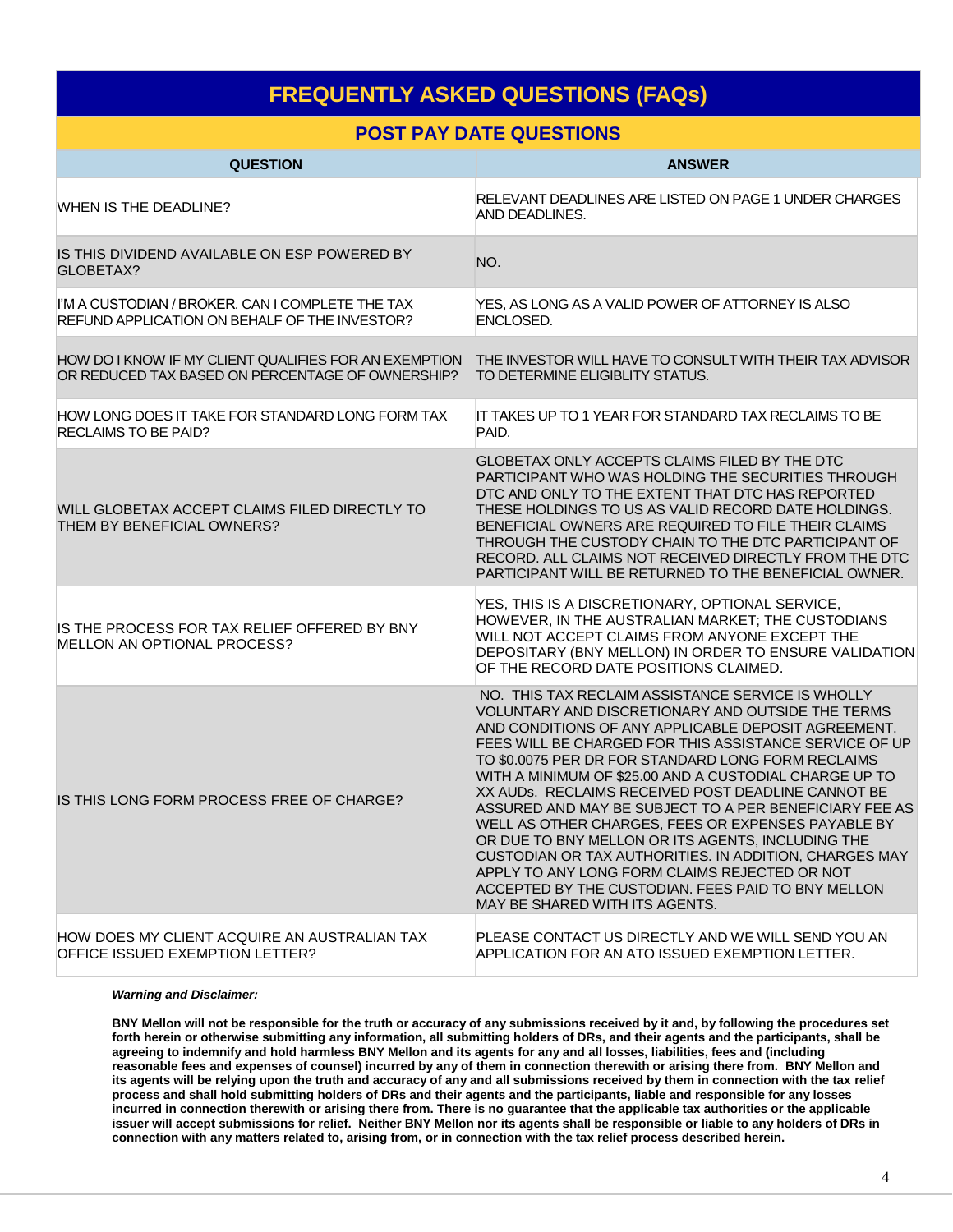GlobeTax as agent for BNY Mellon **by the Contract of Contract Contract Contract Contract CONTE]** 90 Broad Street, 16<sup>th</sup> Floor New York, NY 10004-2205 Attn: Australia

Enclosed please find tax reclamation documents, which we are submitting on behalf of our client(s) who wish to obtain a reduced or favorable tax withholding rate (via the standard tax reclaim process) Australian DR(s). We, **[NAME OF DTC PARTICIPANT]**, also identified as DTC participant number **[DTC PARTICIPANT NUMBER]**, hereby state that each beneficial owner cited below held the respective amount of shares on the record date **07/07/2014** for the security **WESTFIELD GROUP**.

Below is the list of beneficial owners and their holdings, which total **[TOTAL # OF DRs CITED BELOW]** DS(s). As required, the required forms are enclosed for each beneficial owner. **The ratio is 1 DR to 2 Ordinary Share.** The information is as follows:

| <b>Name</b>         | <b>Address</b>                                           | <b>Type of Account</b> | Taxpayer ID# | # of DR(s) held |
|---------------------|----------------------------------------------------------|------------------------|--------------|-----------------|
| of Beneficial Owner |                                                          |                        |              |                 |
|                     |                                                          |                        |              |                 |
| $\mathbf{2}$        |                                                          |                        |              |                 |
| 3)                  |                                                          |                        |              |                 |
|                     | 4) (please send a disk if there are more than 4 holders) |                        |              |                 |

We ask that BNY Mellon apply to the Australian Custodian Bank for the reduced withholding tax rate on the above beneficial owners' behalf. Please contact the undersigned at **[SIGNATORY'S TELEPHONE NUMBER]**  or via email at **[SIGNATORY'S EMAIL ADDRESS]** should you have any questions.

### **Agreements, Representations and Indemnification**

We hereby agree that this tax relief assistance service is wholly voluntary and discretionary and outside the terms and conditions of any applicable deposit agreement. We hereby accept and agree to pay the fees of BNY Mellon of up to \$0.0075 per Depositary Receipt for the Long Form (with a minimum of \$25), and any other charges, fees or expenses payable by or due to BNY Mellon or its agents, including the (respective) custodian, in connection with the tax reclaim process, or to tax authorities or regulators (which fees, charges or expenses may be deducted from the dividend or any other distribution or by billing or otherwise in BNY Mellon's discretion). We hereby agree that any such fees, charges or expenses may be due and payable whether or not a successful reduction in rate or reclamation is obtained. We hereby acknowledge that fees paid to BNY Mellon may be shared with its agents and affiliates.

We hereby agree that in addition to statutory and documentation requirements and the deduction of fees, tax reclaim benefits will be subject to review and approval by the applicable custodian and the applicable tax regulators, and that BNY Mellon is not providing any legal, tax, accounting or other professional advice on these matters and has expressly disclaimed any liability whatsoever for any loss howsoever arising from or in reliance hereto.

We certify that to the best of our knowledge each of the beneficial owners identified hereby are eligible for the preferential rates as stated herein and we declare that we have performed all the necessary due diligence to satisfy ourselves as to the accuracy of the information submitted to us by these beneficial owners.

We will be fully liable for any and all claims, penalties and / or interest, including without limitation, any foreign exchange fluctuations associated therewith. BNY Mellon shall not be liable for the failure to secure any refund. In consideration of the assistance of BNY Mellon and the custodian in processing such claims, we expressly agree that BNY Mellon and its agents or affiliates shall not have any liability for, and we shall indemnify, defend and hold each of BNY Mellon and its agents and affiliates harmless from and against, any and all loss, liability, damage, judgment, settlement, fine, penalty, demand, claim, cost or expense (including without limitation fees and expenses of defending itself or enforcing this agreement) arising out of or in connection herewith.

Sincerely,

Signature of authorized signatory for DTC Participant] **[NAME AND TITLE OF AUTHORIZED OFFICER FOR DTC PARTICIPANT]**

\_\_\_\_\_\_\_\_\_\_\_\_\_\_\_\_\_\_\_\_\_\_\_\_\_\_\_

 $\frac{1}{\sqrt{2}}$  ,  $\frac{1}{\sqrt{2}}$  ,  $\frac{1}{\sqrt{2}}$  ,  $\frac{1}{\sqrt{2}}$  ,  $\frac{1}{\sqrt{2}}$  ,  $\frac{1}{\sqrt{2}}$  ,  $\frac{1}{\sqrt{2}}$  ,  $\frac{1}{\sqrt{2}}$  ,  $\frac{1}{\sqrt{2}}$  ,  $\frac{1}{\sqrt{2}}$  ,  $\frac{1}{\sqrt{2}}$  ,  $\frac{1}{\sqrt{2}}$  ,  $\frac{1}{\sqrt{2}}$  ,  $\frac{1}{\sqrt{2}}$  ,  $\frac{1}{\sqrt{2}}$ 

PAYMENT ADDRESS: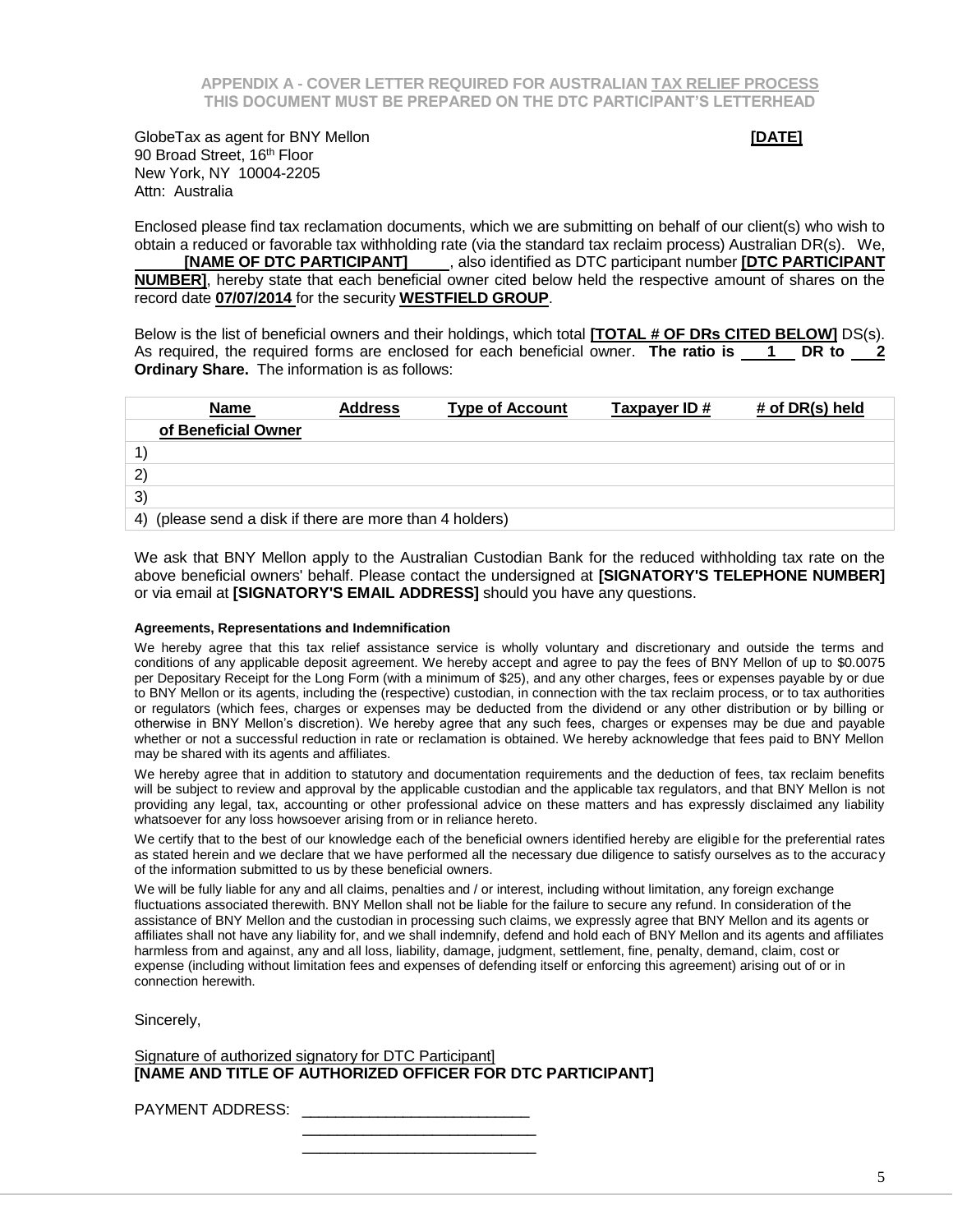## *Tax Refund Application*

| Re: Claim for refund of Australian withholding tax on dividend/interest payment                                                                                                                                                                                                                                                                                               |  |
|-------------------------------------------------------------------------------------------------------------------------------------------------------------------------------------------------------------------------------------------------------------------------------------------------------------------------------------------------------------------------------|--|
|                                                                                                                                                                                                                                                                                                                                                                               |  |
|                                                                                                                                                                                                                                                                                                                                                                               |  |
| <b>ADR/Security description</b>                                                                                                                                                                                                                                                                                                                                               |  |
|                                                                                                                                                                                                                                                                                                                                                                               |  |
|                                                                                                                                                                                                                                                                                                                                                                               |  |
| The applicant (Beneficial Owner):<br>(full name):<br><u> 1989 - Johann Stoff, deutscher Stoff, der Stoff, der Stoff, der Stoff, der Stoff, der Stoff, der Stoff, der S</u>                                                                                                                                                                                                    |  |
| (full address):                                                                                                                                                                                                                                                                                                                                                               |  |
|                                                                                                                                                                                                                                                                                                                                                                               |  |
| represented by:                                                                                                                                                                                                                                                                                                                                                               |  |
| (full name): $\frac{1}{2}$ = $\frac{1}{2}$ = $\frac{1}{2}$ = $\frac{1}{2}$ = $\frac{1}{2}$ = $\frac{1}{2}$ = $\frac{1}{2}$ = $\frac{1}{2}$ = $\frac{1}{2}$ = $\frac{1}{2}$ = $\frac{1}{2}$ = $\frac{1}{2}$ = $\frac{1}{2}$ = $\frac{1}{2}$ = $\frac{1}{2}$ = $\frac{1}{2}$ = $\frac{1}{2}$ = $\frac{$                                                                         |  |
|                                                                                                                                                                                                                                                                                                                                                                               |  |
|                                                                                                                                                                                                                                                                                                                                                                               |  |
| hereby certifies that it is the Beneficial Owner of the above-mentioned dividend/interest and requests a refund of<br>AUD_________________________withholding tax as:                                                                                                                                                                                                         |  |
| $(i)$ $\Box$ an Australian branch of a company not resident in Australia that holds securities as part of the company's business in Australia,<br>and which is exempt from withholding tax pursuant to section $128B(3)(h)(ii)$ of the Income<br>Tax Assessment Act;                                                                                                          |  |
| (ii) $\Box a$ foreign branch of a company resident in Australia that holds securities on behalf of its head office's<br>business in Australia, for which the payments are derived in carrying at the business of the company in<br>Australia, and which is exempt from withholding tax (not a resident to whom section 128B(2A) of the Income<br>Tax Assessment Act applies); |  |
| $(iii)$ $\Box a$ company or individual resident in Australia, exempt from withholding tax (not a resident to whom<br>section 128B(2A) of the Income Tax Assessment Act applies);                                                                                                                                                                                              |  |
| $(iv)$ an entity recognized as tax-exempt by the Australian Taxation Office in application of either the Double Taxation Agreement<br>(DTA) or Australian law:                                                                                                                                                                                                                |  |